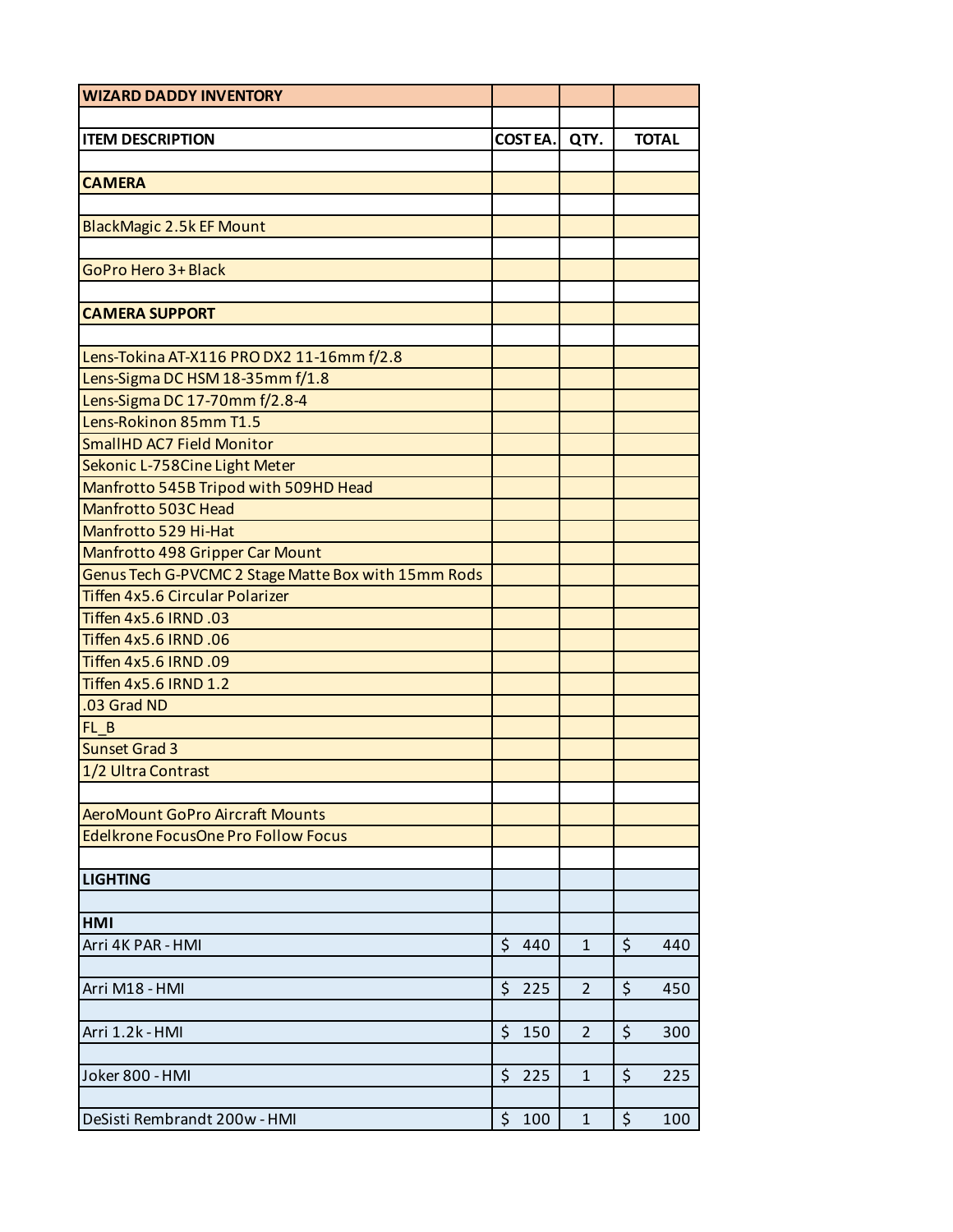| <b>TUNGSTEN</b>                                      |                               |     |                |                  |     |
|------------------------------------------------------|-------------------------------|-----|----------------|------------------|-----|
| Mole Richardson Mighty Mole 2K - Tungsten            | \$                            | 35  | $\overline{2}$ | \$               | 70  |
|                                                      |                               |     |                |                  |     |
| Arri 1k Mini Flood Cyclical - Tungsten               | \$                            | 25  | $\mathbf{1}$   | \$               | 25  |
| Arri 2k Fresnel - Tungsten                           | \$                            | 50  | $\mathbf{1}$   | \$               | 50  |
| Arri 1k Plus Fresnel - Tungsten                      | \$                            | 40  | $\overline{4}$ | \$               | 160 |
| Arrilite 750 Plus Open Face - Tungsten               | \$                            | 30  | $\mathbf{1}$   | \$               | 30  |
|                                                      |                               |     |                |                  |     |
| Arri 650 Plus Fresnel - Tungsten                     | \$                            | 30  | 4              | \$               | 120 |
| Arri 300 Plus Fresnel - Tungsten                     | \$                            | 25  | $\overline{2}$ | \$               | 50  |
|                                                      |                               |     |                |                  |     |
| Arri 150 Fresnel - Tungsten                          | \$                            | 22  | $\overline{2}$ | \$               | 44  |
| ETC Source 4 - 750 Tungsten                          | \$                            | 40  | 4              | $\zeta$          | 160 |
| <b>LED</b>                                           |                               |     |                |                  |     |
|                                                      |                               |     | $\overline{2}$ | \$               |     |
| Arri Skypanel S60                                    | \$<br>$\overline{\mathsf{S}}$ | 250 | $\overline{2}$ | \$               | 500 |
| Arri Skypanel S60 Chimera                            |                               | 45  |                |                  | 90  |
| Litegear Litemat S2 2                                | \$                            | 80  | $\mathbf{1}$   | \$               | 80  |
| Astra 6X Bicolor Litepanel 1x1                       | \$                            | 150 | $\overline{2}$ | \$               | 300 |
| Chimera 1x1                                          | $\dot{\mathsf{S}}$            | 25  | $\overline{2}$ | $\overline{\xi}$ | 50  |
|                                                      |                               |     |                |                  |     |
| Litegear Bicolor Litepanel Panel 1x1                 | \$                            | 100 | $\overline{2}$ | \$               | 200 |
|                                                      |                               |     |                |                  |     |
| Kino Flo Select 20 LED Panels                        | \$                            | 150 | $\overline{2}$ | \$               | 300 |
| <b>Block Battery Dual Charger</b>                    | $\zeta$                       | 40  | $\overline{2}$ | $\zeta$          | 80  |
| Block Batteries 2F1 120w Hours NIMH @ 28.8v or 14.4v |                               |     | $\overline{4}$ |                  |     |
| V Mount Adapters                                     |                               |     | $\overline{2}$ |                  |     |
| <b>Gold Mount Adapters</b>                           |                               |     | $\overline{2}$ |                  |     |
| <b>KINO</b>                                          |                               |     |                |                  |     |
| Kino Flo Tegra 4 Foot 4 Bank - Day/Tung in Hard Case | $\zeta$                       | 110 | $\overline{2}$ | $\zeta$          | 220 |
|                                                      |                               |     |                |                  |     |
| Kino Flo 2 Foot 2 Bank - Day/Tung                    | \$                            | 50  | $\mathbf{1}$   | \$               | 50  |
| Kino Flo Double Mini Flo with 12 Volt AC/DC          | \$                            | 90  | $\overline{2}$ | \$               | 180 |
| Quasar Q10-Lion LED 3000/5600 10w-12" Light          | \$                            | 15  | $\overline{4}$ | $\zeta$          | 60  |
|                                                      |                               |     |                |                  |     |
| Chimera Video Pro Plus Softbox 24x32                 |                               |     |                |                  |     |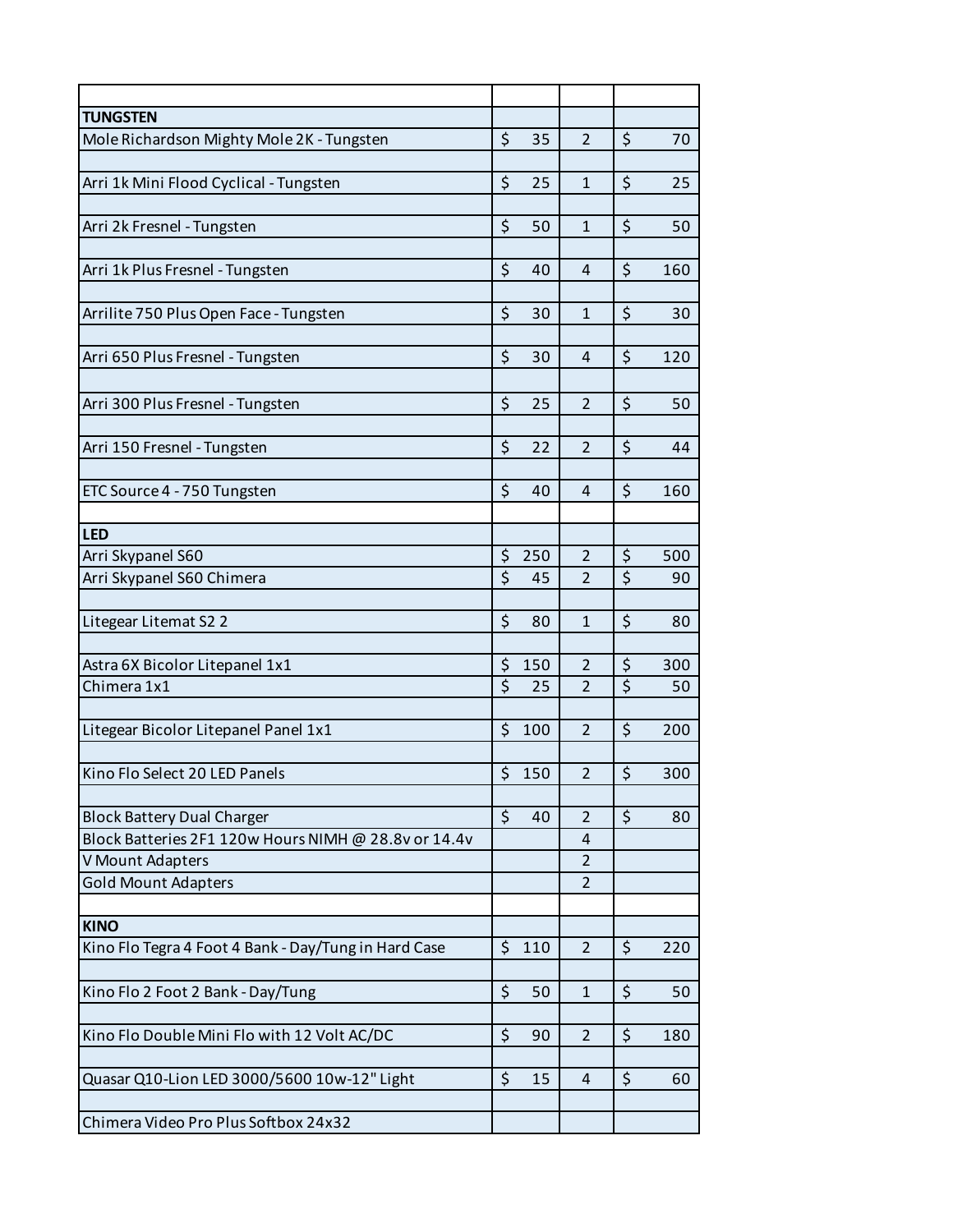| Chimera Video Pro Softbox - Small |           |                |                  |     |
|-----------------------------------|-----------|----------------|------------------|-----|
|                                   |           |                |                  |     |
| Chimera 20" Pancake               |           |                |                  |     |
| Skirt, Rods, Wire, Bag            |           |                |                  |     |
|                                   |           |                |                  |     |
| Chimera Speed Ring - 6 1/2"       |           |                |                  |     |
|                                   |           |                |                  |     |
| Chimera 5-9 Adjustable Speed Ring |           |                |                  |     |
|                                   |           |                |                  |     |
| 22" JEM Ball                      | \$<br>75  | $\mathbf{1}$   | \$               | 75  |
|                                   |           |                |                  |     |
| 30" JEM Ball                      | \$<br>90  | $\mathbf{1}$   | \$               | 90  |
| 2000w                             |           |                |                  |     |
| 1500w                             |           |                |                  |     |
| 1000w                             |           |                |                  |     |
| 500w                              |           |                |                  |     |
|                                   |           |                |                  |     |
| <b>GENERATORS</b>                 |           |                |                  |     |
|                                   |           |                |                  |     |
| Honda EU2000i                     | \$<br>100 | $\mathbf{1}$   | \$               | 100 |
| Honda EG2800i                     | \$<br>100 | $\overline{1}$ | $\overline{\xi}$ | 100 |
| Honda EU7000                      | \$<br>220 | $\mathbf{1}$   | $\overline{\xi}$ | 220 |
|                                   |           |                |                  |     |
| <b>GELS &amp; DIFF</b>            |           |                |                  |     |
|                                   |           |                |                  |     |
| 410 Opal Frost                    |           |                |                  |     |
| 253 Hampshire Frost               |           |                |                  |     |
| 442 1/2 Straw                     |           |                |                  |     |
| 251 1/4 Diffusion                 |           |                |                  |     |
| 250 1/2 Diffusion                 |           |                |                  |     |
| 216 Full Diffusion                |           |                |                  |     |
| 209.3 ND                          |           |                |                  |     |
| 210.6 ND                          |           |                |                  |     |
| 3150 Industrial Vapor             |           |                |                  |     |
| 3423 Cine Screen                  |           |                |                  |     |
| 246 1/4 Plus Green                |           |                |                  |     |
| 245 1/2 Plus Green                |           |                |                  |     |
| 249 1/4 Minus Green               |           |                |                  |     |
| 247 1/2 Minus Green               |           |                |                  |     |
| 223 1/8 CTO                       |           |                |                  |     |
| 206 1/4 CTO                       |           |                |                  |     |
| 205 1/2 CTO                       |           |                |                  |     |
| 204 Full CTO                      |           |                |                  |     |
| 218 1/8 CTB                       |           |                |                  |     |
| 203 1/4 CTB                       |           |                |                  |     |
| 202 1/2 CTB                       |           |                |                  |     |
| 201 Full CTB                      |           |                |                  |     |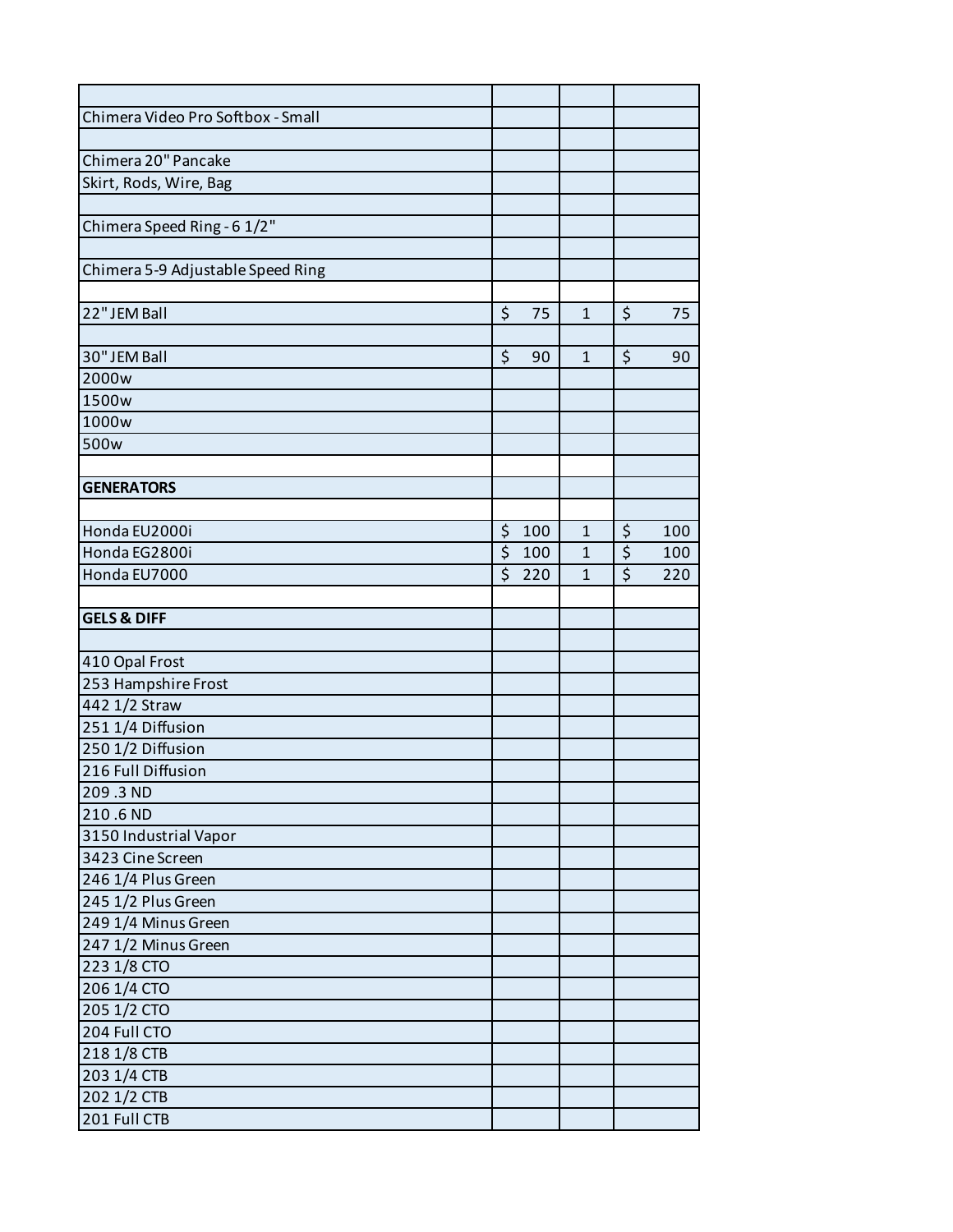| Metal Bell Housing Practical Lights                     |  |  |
|---------------------------------------------------------|--|--|
| Medium Size                                             |  |  |
| <b>Small Size</b>                                       |  |  |
|                                                         |  |  |
| Filmtools/Lanternlock Harp Paper China Balls            |  |  |
| 30"                                                     |  |  |
| 24"                                                     |  |  |
| 18"                                                     |  |  |
|                                                         |  |  |
| MISC GELS AND DIFFUSIONS AND PRACTICAL BULBS            |  |  |
|                                                         |  |  |
| 1k Dimmer Packs                                         |  |  |
|                                                         |  |  |
| 1000w Remote Controlled Fog Machine                     |  |  |
| <b>Fog Machine</b>                                      |  |  |
|                                                         |  |  |
| 1200w Compressor                                        |  |  |
|                                                         |  |  |
| <b>GRIP</b>                                             |  |  |
|                                                         |  |  |
| <b>STANDS</b>                                           |  |  |
|                                                         |  |  |
| American Grip 40" C Stands with Gobo Head and Long Arms |  |  |
|                                                         |  |  |
| Norms 40" C Stands with Gobo Head and Long Arms         |  |  |
| Norms 20" C STANDS W/GOBO & ARM (COLEMANS)              |  |  |
| American Grip 20" C Stands                              |  |  |
|                                                         |  |  |
| American Grip Short Arms with Heads                     |  |  |
|                                                         |  |  |
| Norms Aluminum Light Stands                             |  |  |
|                                                         |  |  |
| American Grip 3-Riser Mombo Combo Stands                |  |  |
|                                                         |  |  |
| American Grip 3-Riser Combo Stands                      |  |  |
| American Grip 3-Riser Combo Stands with Lollipops       |  |  |
| America Grip 3-Rise High Roller Stand - Tall            |  |  |
|                                                         |  |  |
| America Grip 3 Riser High Roller Stand - Short          |  |  |
|                                                         |  |  |
| American Grip Beefy Baby Stands                         |  |  |
|                                                         |  |  |
| American Grip Low Boy Combo Stands                      |  |  |
| Norms Low Boy Combo Stands (dana dolly)                 |  |  |
| Low boy stand dana dolly support                        |  |  |
| <b>American Grip Tweenies</b>                           |  |  |
|                                                         |  |  |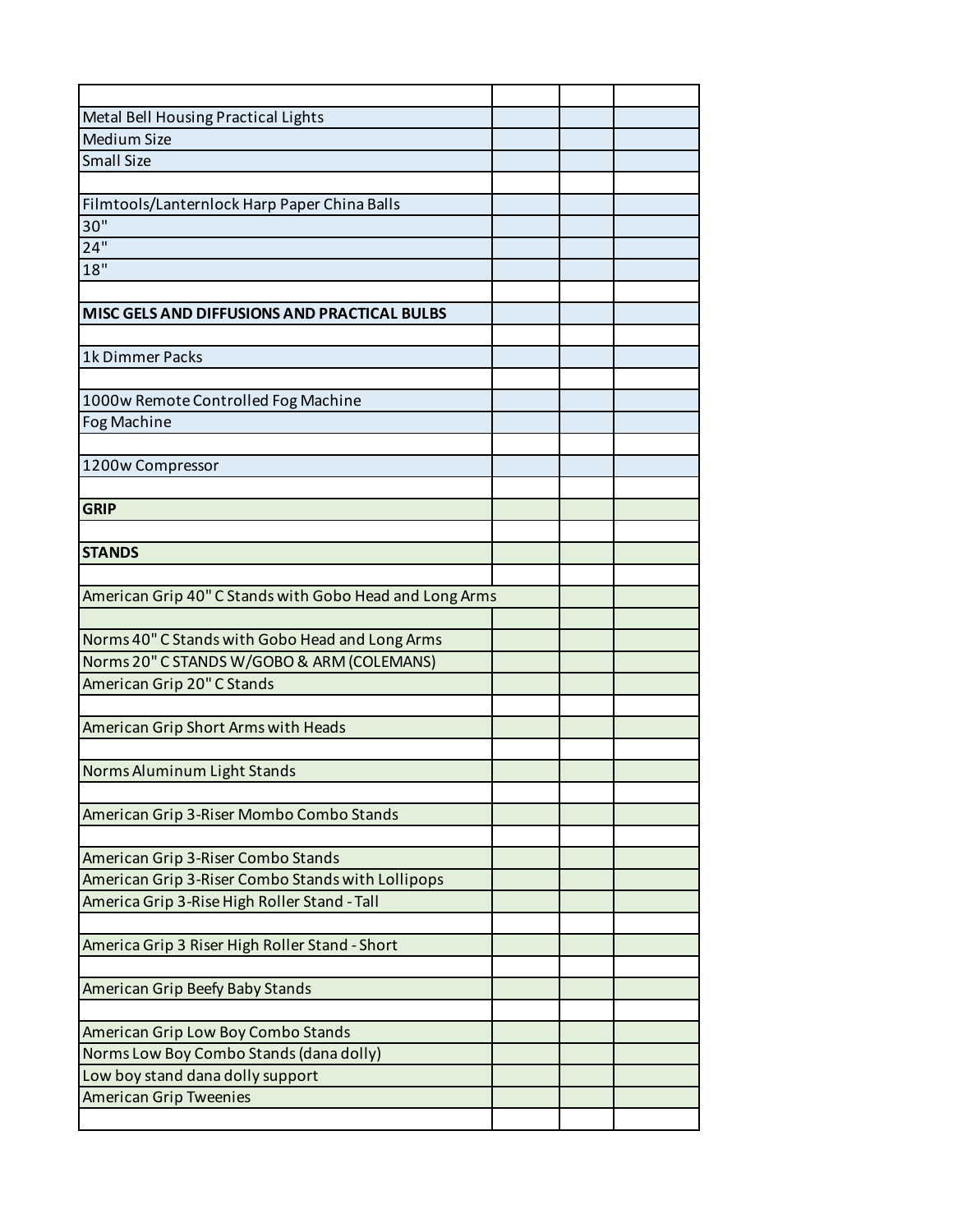| EZFX 6' Extendable to 12' Jib              |           |              |           |
|--------------------------------------------|-----------|--------------|-----------|
|                                            |           |              |           |
| Varizoom MC-100 Motorized Pan/Tilt Head    |           |              |           |
|                                            |           |              |           |
| 4 Way Doorway Dolly with Skateboard Wheels |           |              |           |
|                                            |           |              |           |
| 8' Sticks Straight Dolly Track             |           |              |           |
| 6' Stick Straight Dolly Track              |           |              |           |
|                                            |           |              |           |
|                                            |           |              |           |
| Dana Dolly with Case                       | \$<br>180 | $\mathbf{1}$ | \$<br>180 |
| 5' Schedule 40 Aluminum Rail 1 1/4         |           |              |           |
| 6' Schedule 40 Aluminum Rail 1 1/4         |           |              |           |
| 8' Schedule 40 Aluminum Rail 1 1/4         |           |              |           |
| 10' Schedule 40 Aluminum Rail 1 1/4        |           |              |           |
| 12' Schedule 40 Aluminum Rail 1 1/4        |           |              |           |
| 20' Schedule 40 Aluminum Rail 1 1/4        |           |              |           |
|                                            |           |              |           |
| American Grip Menace Arm Kit ME202         |           |              |           |
|                                            |           |              |           |
| Matthews Matthpole 6' to 12' Extension     |           |              |           |
|                                            |           |              |           |
| Matthews Monitor Stand with Wheels         |           |              |           |
|                                            |           |              |           |
| 6x6 Square Frame                           |           |              |           |
| <b>B/W Ultra Bounce</b>                    |           |              |           |
| B/W Grifflyon                              |           |              |           |
| S/G Checker                                |           |              |           |
| Solid                                      |           |              |           |
| 1/4 Silent Grid                            |           |              |           |
| 1/2 Silent Grid                            |           |              |           |
| $1/4$ Silk                                 |           |              |           |
| Unbleached                                 |           |              |           |
| <b>Bleached</b>                            |           |              |           |
| <b>Single Net</b>                          |           |              |           |
| <b>Double Net</b>                          |           |              |           |
|                                            |           |              |           |
| 8x8 Square Frame                           |           |              |           |
| 1/2 Silent Grid                            |           |              |           |
| 1/4 Silent Grid                            |           |              |           |
| $1/4$ Silk                                 |           |              |           |
| 1/2 Soft Frost                             |           |              |           |
| Ultrabounce                                |           |              |           |
| Grifflyon                                  |           |              |           |
| Solid                                      |           |              |           |
| Unbleached                                 |           |              |           |
| Bleached                                   |           |              |           |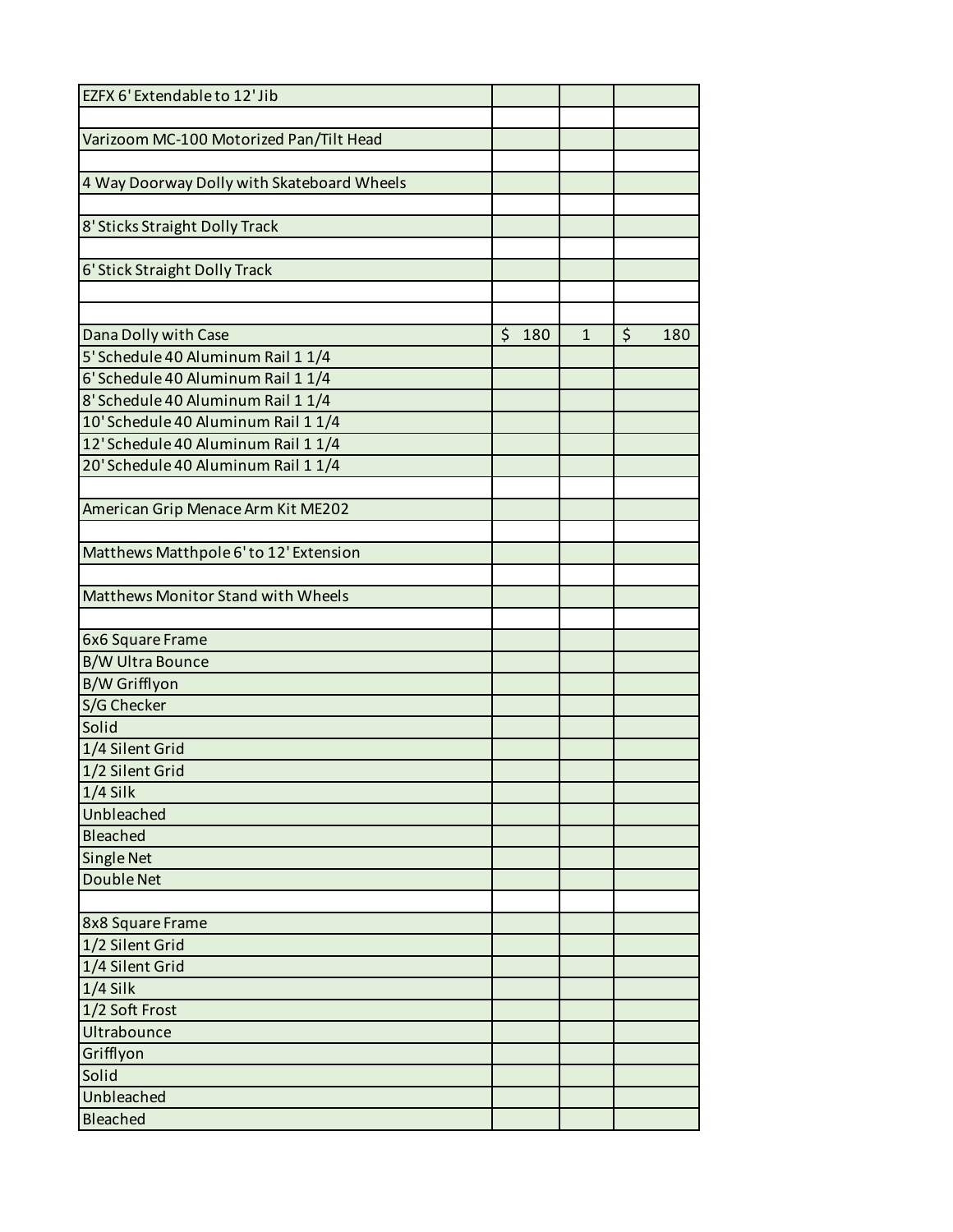| Chroma Green                     |  |  |
|----------------------------------|--|--|
|                                  |  |  |
| 12x12 Square Frame               |  |  |
| Ultrabounce                      |  |  |
| Silk                             |  |  |
| <b>Bleached Muslin</b>           |  |  |
| <b>Unbleached Muslin</b>         |  |  |
| Solid                            |  |  |
| 1/2 Silent Grid                  |  |  |
| 1/4 Silent Grid                  |  |  |
| <b>Single Net</b>                |  |  |
|                                  |  |  |
| <b>Double Net</b>                |  |  |
| 20x20 1 1/4 Rail Frame           |  |  |
| Ultrabounce                      |  |  |
| 1/4 Silent Grid                  |  |  |
|                                  |  |  |
| 42" x 42" Shiny Board            |  |  |
|                                  |  |  |
| 4x4 Cart                         |  |  |
|                                  |  |  |
|                                  |  |  |
| 4x4 Floppy                       |  |  |
|                                  |  |  |
| 4x4 Open Frame                   |  |  |
|                                  |  |  |
| 4x4 Silk                         |  |  |
|                                  |  |  |
| 4x4 Single Net-Slip Over Frame   |  |  |
|                                  |  |  |
| 4x4 Double Net-Slip Over Frame   |  |  |
|                                  |  |  |
| 4x4 Ultra Bounce-Slip Over Frame |  |  |
|                                  |  |  |
| 18x24 Single Scrim               |  |  |
|                                  |  |  |
| 18x24 Double Scrim               |  |  |
|                                  |  |  |
| 18x24 Silk Diffusion-China White |  |  |
|                                  |  |  |
| 2x3 Solid                        |  |  |
|                                  |  |  |
| 2x3 Floppy Solid                 |  |  |
|                                  |  |  |
| 2x3 Silk                         |  |  |
|                                  |  |  |
| 2x3 Open Frame                   |  |  |
|                                  |  |  |
|                                  |  |  |
| 2x3 Cucoloris                    |  |  |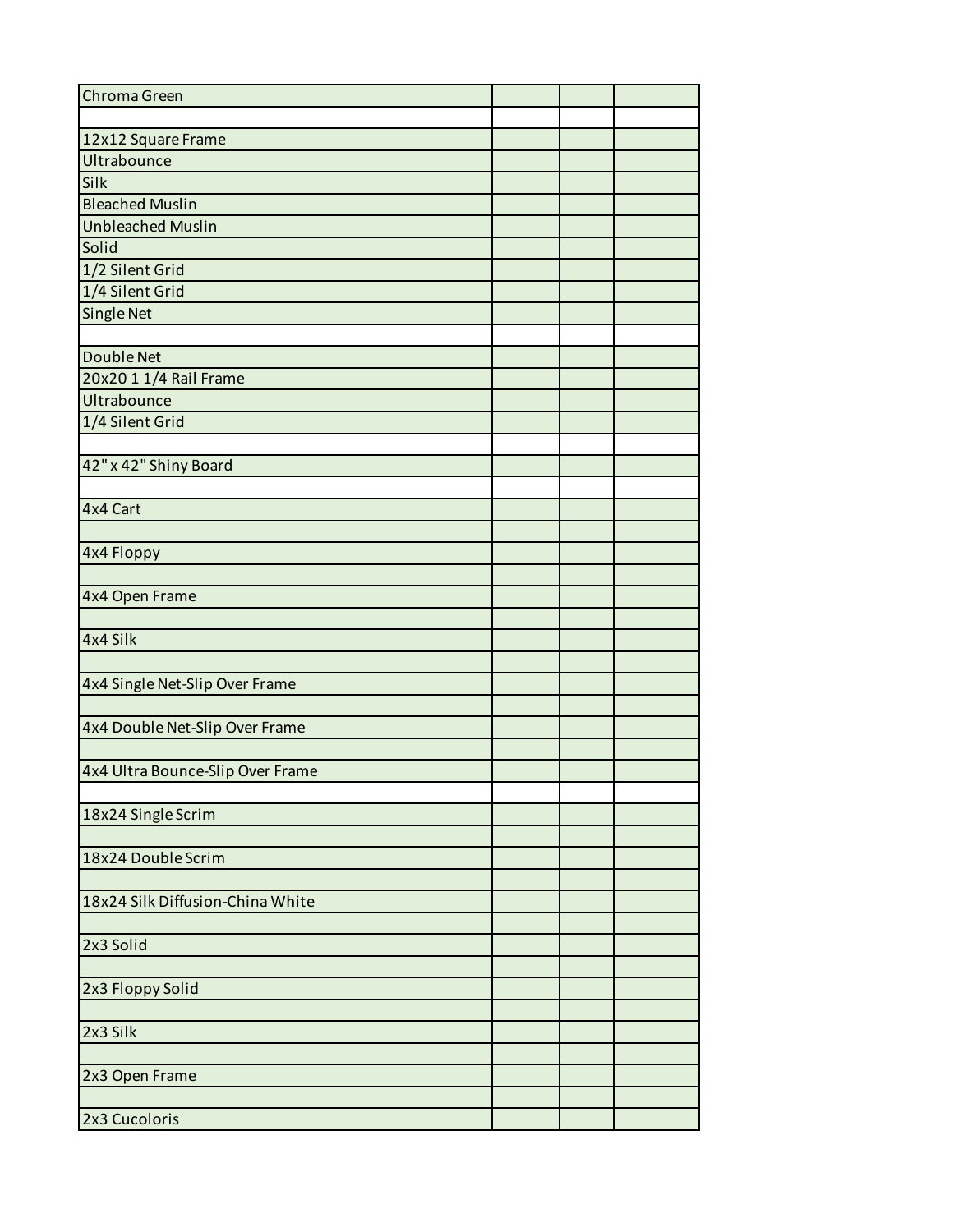| 18x24 Celo Cucoloris                    |  |  |
|-----------------------------------------|--|--|
|                                         |  |  |
| 2x3 Single Net                          |  |  |
|                                         |  |  |
| 2x3 Double Net                          |  |  |
|                                         |  |  |
| 18x24 Flag                              |  |  |
|                                         |  |  |
| 4x8 Bounce                              |  |  |
|                                         |  |  |
| 12x18 Solid                             |  |  |
|                                         |  |  |
| 12x18 Silk                              |  |  |
|                                         |  |  |
| 2'x6' Floppy Cutters                    |  |  |
|                                         |  |  |
| 18x48 Floppy Cutter                     |  |  |
|                                         |  |  |
| 10x40 Floppy Cutter                     |  |  |
|                                         |  |  |
| 18x48 Floppy Cutter                     |  |  |
|                                         |  |  |
| 4x4 Beadboard                           |  |  |
|                                         |  |  |
| Pizza Box Beadboard                     |  |  |
|                                         |  |  |
| 36" 5 in 1 Collapsible Bounce           |  |  |
| 60" 5 in 1 Collapsible Bounce           |  |  |
|                                         |  |  |
| Pipe Telescoping Wall Spreader - 1 1/4  |  |  |
|                                         |  |  |
| 2x4 Telescoping Wall Spreader           |  |  |
|                                         |  |  |
| Senior Grip Cart                        |  |  |
|                                         |  |  |
| Stingers                                |  |  |
| 25 'Yellow Roll Up                      |  |  |
| $25'$ SJO                               |  |  |
| 50'SJO                                  |  |  |
| 100'SJO GONE                            |  |  |
|                                         |  |  |
| 6 Outlet Consumer Surge Protectors - 4' |  |  |
| 2' Triple Tap - Yellow                  |  |  |
| <b>Triple Tap</b>                       |  |  |
| <b>Practical Squeeze</b>                |  |  |
|                                         |  |  |
| Ladders                                 |  |  |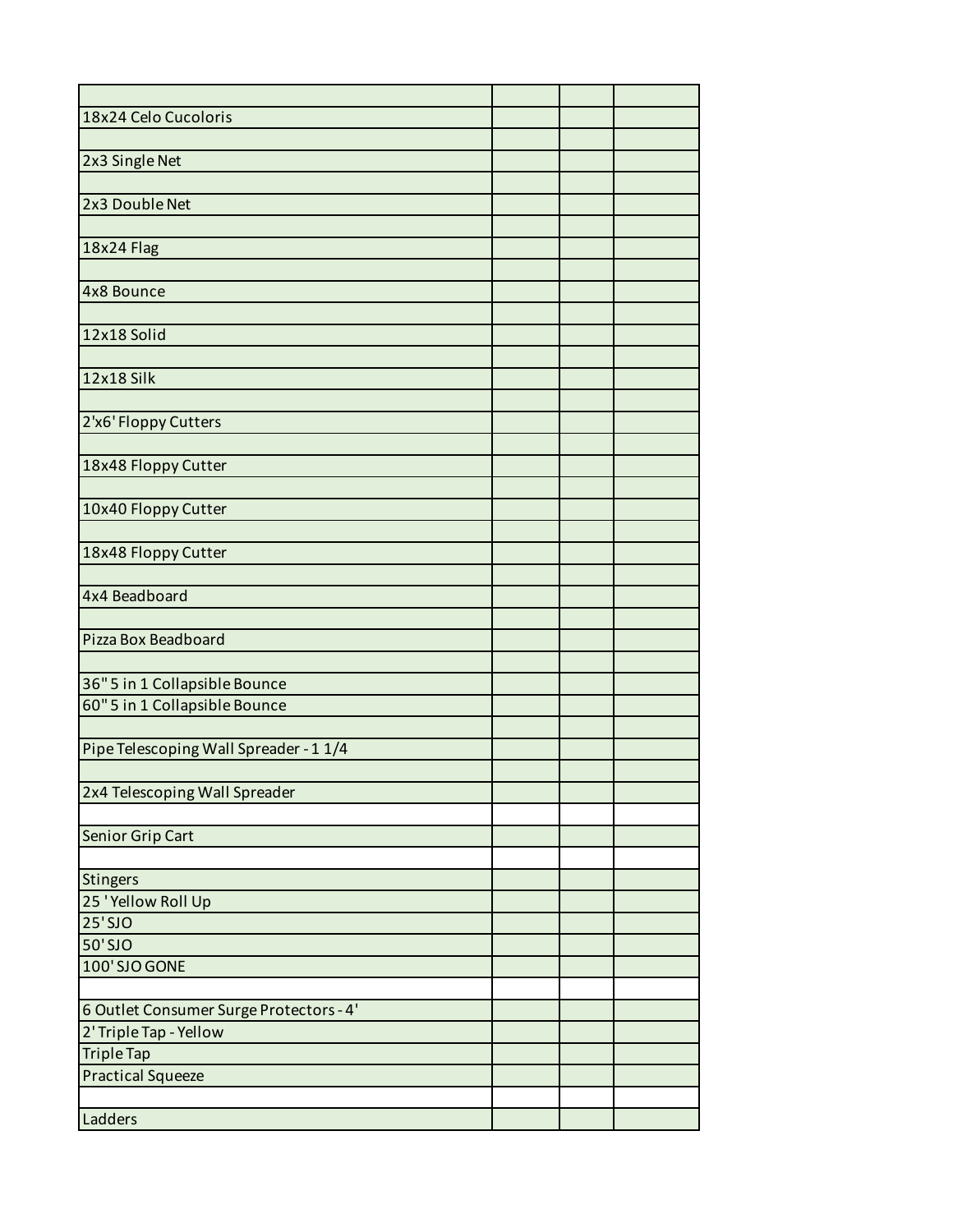| 2' Foldable Step - Grey                 |  |  |
|-----------------------------------------|--|--|
| 6' Foldable Step - Blue                 |  |  |
| 8' Foldable Step - Green                |  |  |
| 12" Foldable Setp - Orange              |  |  |
| <b>4' FOLDABLE STEP LADDER</b>          |  |  |
|                                         |  |  |
| <b>Apple Boxes</b>                      |  |  |
| Full                                    |  |  |
| Half                                    |  |  |
| Quarter                                 |  |  |
| Eighth                                  |  |  |
|                                         |  |  |
| Sandbags - 2-10lbs, 29-20lbs, 10-35lbs  |  |  |
| 10lbs - Blue                            |  |  |
| 20lbs - Black                           |  |  |
| 35lbs - Blue                            |  |  |
|                                         |  |  |
|                                         |  |  |
| <b>Gobo Heads</b>                       |  |  |
| Double Head                             |  |  |
| Single Head                             |  |  |
|                                         |  |  |
| Cardellini 10" End Jaw                  |  |  |
|                                         |  |  |
| Cardellini 6" End Jaw                   |  |  |
|                                         |  |  |
| Cardellini 3" Center Jaw                |  |  |
|                                         |  |  |
| <b>Mafer Clamps</b>                     |  |  |
|                                         |  |  |
| <b>Gator Clamps</b>                     |  |  |
|                                         |  |  |
| Vise Grips with Pins                    |  |  |
|                                         |  |  |
| <b>Chain Vice Grips</b>                 |  |  |
|                                         |  |  |
| <b>Open Chain Vice Grips</b>            |  |  |
| Duckbill                                |  |  |
|                                         |  |  |
|                                         |  |  |
| Lollipops - 4"                          |  |  |
| <b>Articulating Arm</b>                 |  |  |
| Paint Scraper with 5/8 Pin              |  |  |
|                                         |  |  |
| Drop Ceiling Scissor Clamp with 5/8 Pin |  |  |
|                                         |  |  |
|                                         |  |  |
| Drop Ceiling Clamp with Cable Hook      |  |  |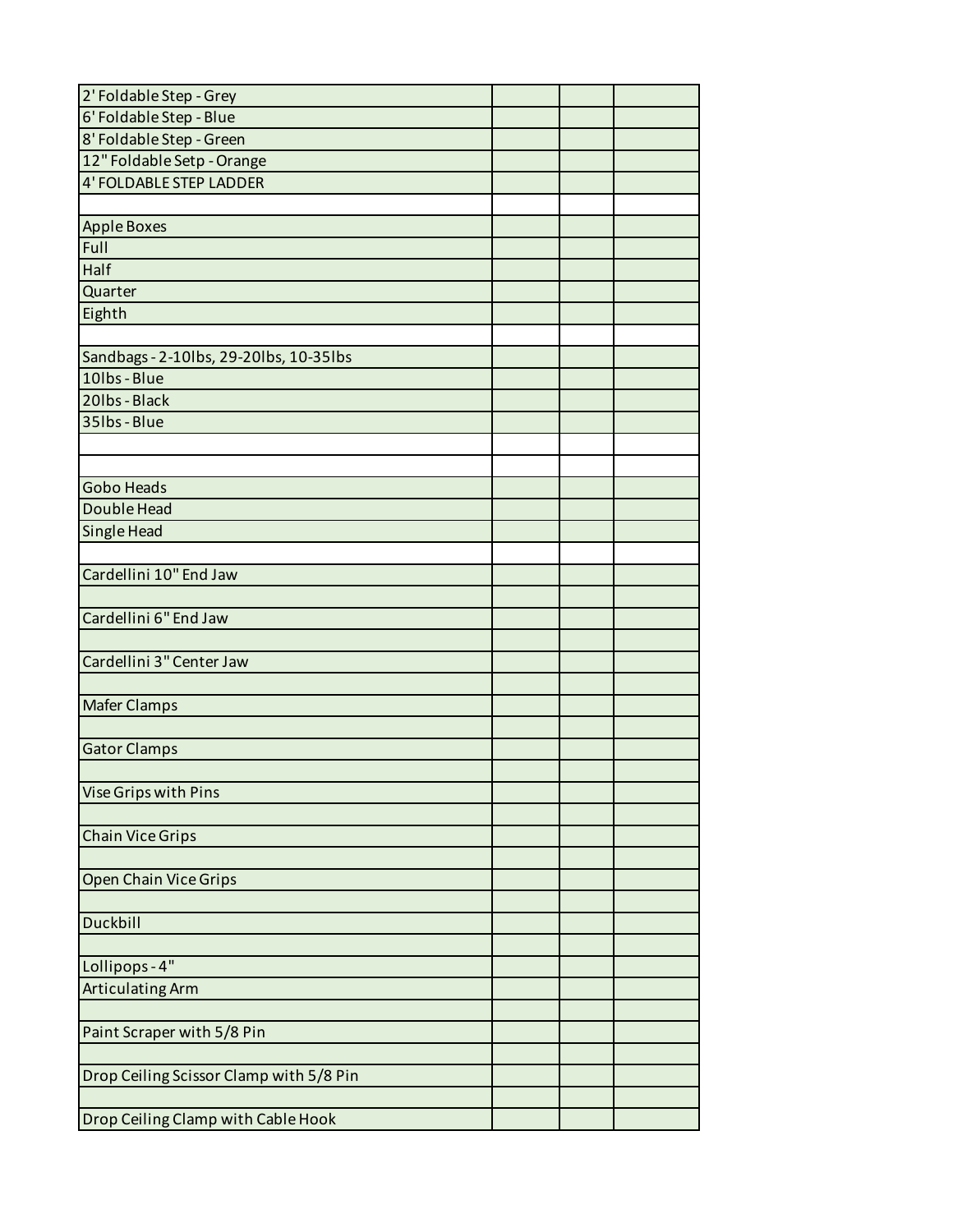| CCLAMPS 12"                         |  |  |
|-------------------------------------|--|--|
| C Clamps - 8" with Pins - MISSING   |  |  |
| CCLAMPS 6"                          |  |  |
| C Clamps - 4" with Pins - MISSING   |  |  |
|                                     |  |  |
| Furniture Clamps - 2'               |  |  |
|                                     |  |  |
| Furniture Clamps - 1'               |  |  |
|                                     |  |  |
| <b>Furniture Clamps Pin Sliders</b> |  |  |
|                                     |  |  |
| Pipe Clamps                         |  |  |
|                                     |  |  |
| <b>Grip Clamps</b>                  |  |  |
| Mini                                |  |  |
| #1                                  |  |  |
| #2                                  |  |  |
| #3                                  |  |  |
|                                     |  |  |
|                                     |  |  |
| <b>Baby Pin Sliders</b>             |  |  |
|                                     |  |  |
| <b>Offset Arms</b>                  |  |  |
|                                     |  |  |
| <b>Offset Arms - Sliding</b>        |  |  |
|                                     |  |  |
|                                     |  |  |
| <b>Offset Arms - Double</b>         |  |  |
|                                     |  |  |
| Extenders - 12"                     |  |  |
|                                     |  |  |
| 2x6 Slider with Ear                 |  |  |
|                                     |  |  |
| 2x6 Bailen with Junior Pin          |  |  |
|                                     |  |  |
| Jr. Hanger                          |  |  |
|                                     |  |  |
| Pidgeon Plates - 6"                 |  |  |
|                                     |  |  |
| Pidgeon Plates - 3"                 |  |  |
|                                     |  |  |
| Pidgeon Plates - 1"                 |  |  |
|                                     |  |  |
| Junior to Baby Adapters             |  |  |
|                                     |  |  |
| Adapter Pole/Tree Jr. Mount         |  |  |
|                                     |  |  |
| Hollaenders                         |  |  |
| Elbow                               |  |  |
|                                     |  |  |